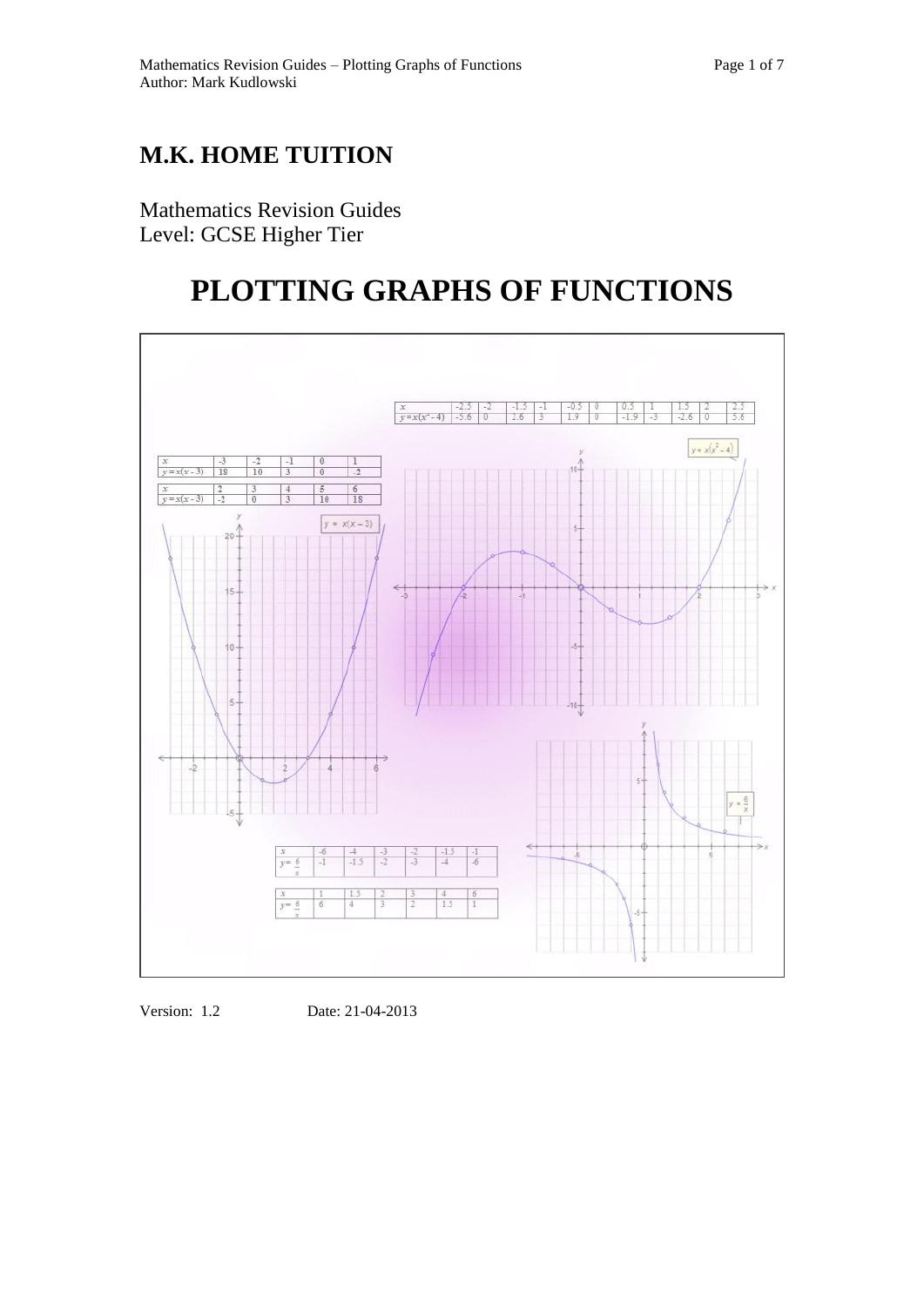## **PLOTTING GRAPHS OF FUNCTIONS.**

Graphs of functions of the form  $y = f(x)$  can easily be plotted by computing values for the function.

### **Plotting graphs of linear functions (recalled).**

There are two main ways of plotting a graph of a linear function. We can produce a table of three values by substituting certain values for *x*, as in the examples below.

**Example (1):** Plot the graph of  $y = 2x - 3$  for values of *x* between –3 and 5.

We first substitute three values of *x* into the equation and tabulate the result:

Then, we plot the three points and draw the straight line passing through them, as in the diagram below.



Although two points are sufficient to define a linear graph, it is good practice to plot three, because it would show up any errors in calculating the values of *y.*

If the three points are not on a straight line, then it is time to check the calculated values of *y* !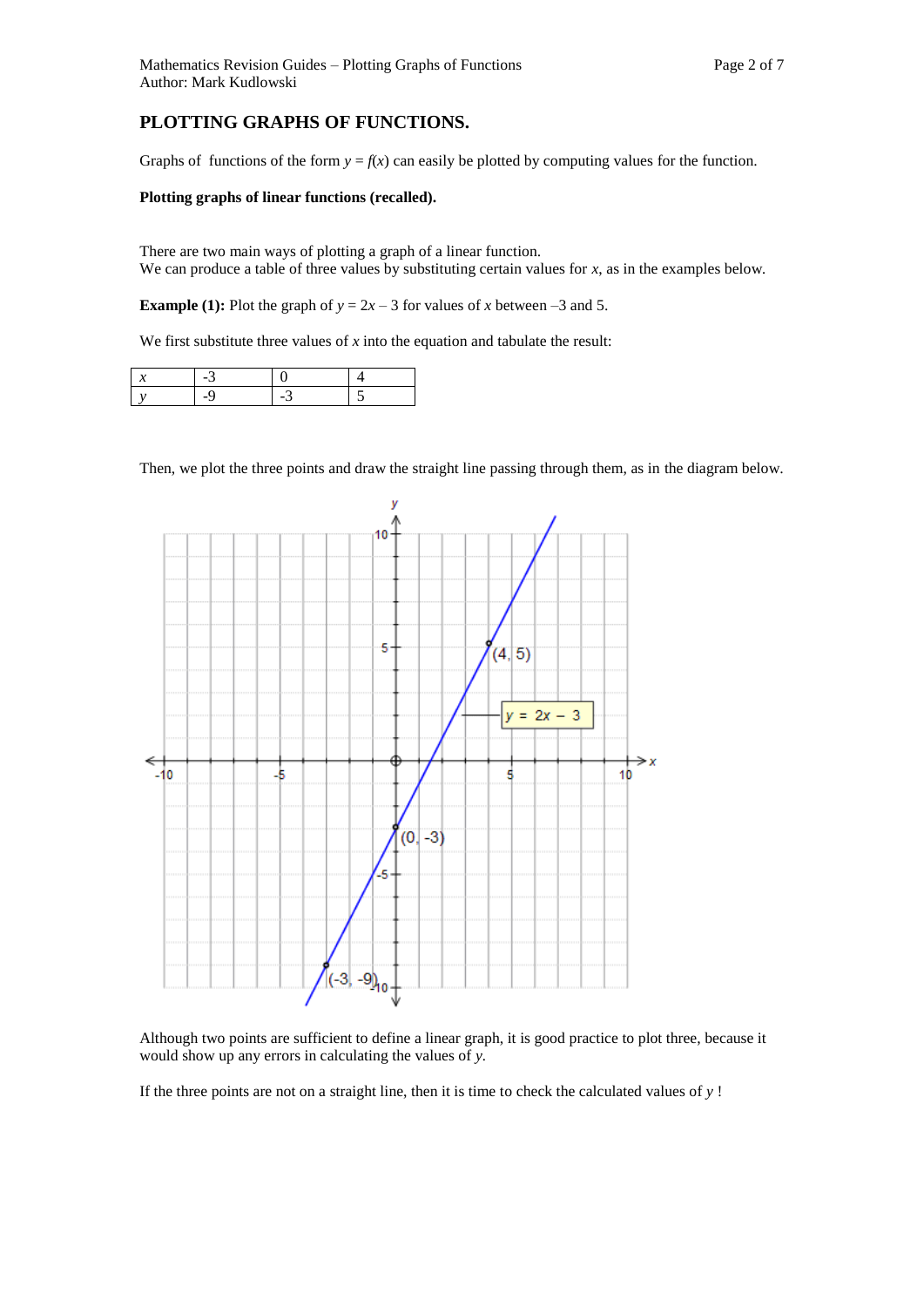Sometimes the equation might be given in a different form, such as the next example:

**Example (2):** Plot the graph of  $x + 2y = 8$  for values of *x* between –5 and 15.

Here the easier method of plotting the graph is to substitute  $x = 0$  and  $y = 0$  into the equation. When  $x = 0$ ,  $2y = 8$ , and  $y = 4$ , so we plot the point  $(0, 4)$  – the *y*-intercept. When  $y = 0$ ,  $x = 8$  and therefore we plot the point  $(8, 0)$  – the *x*-intercept.

Joining the two points gives the graph below.

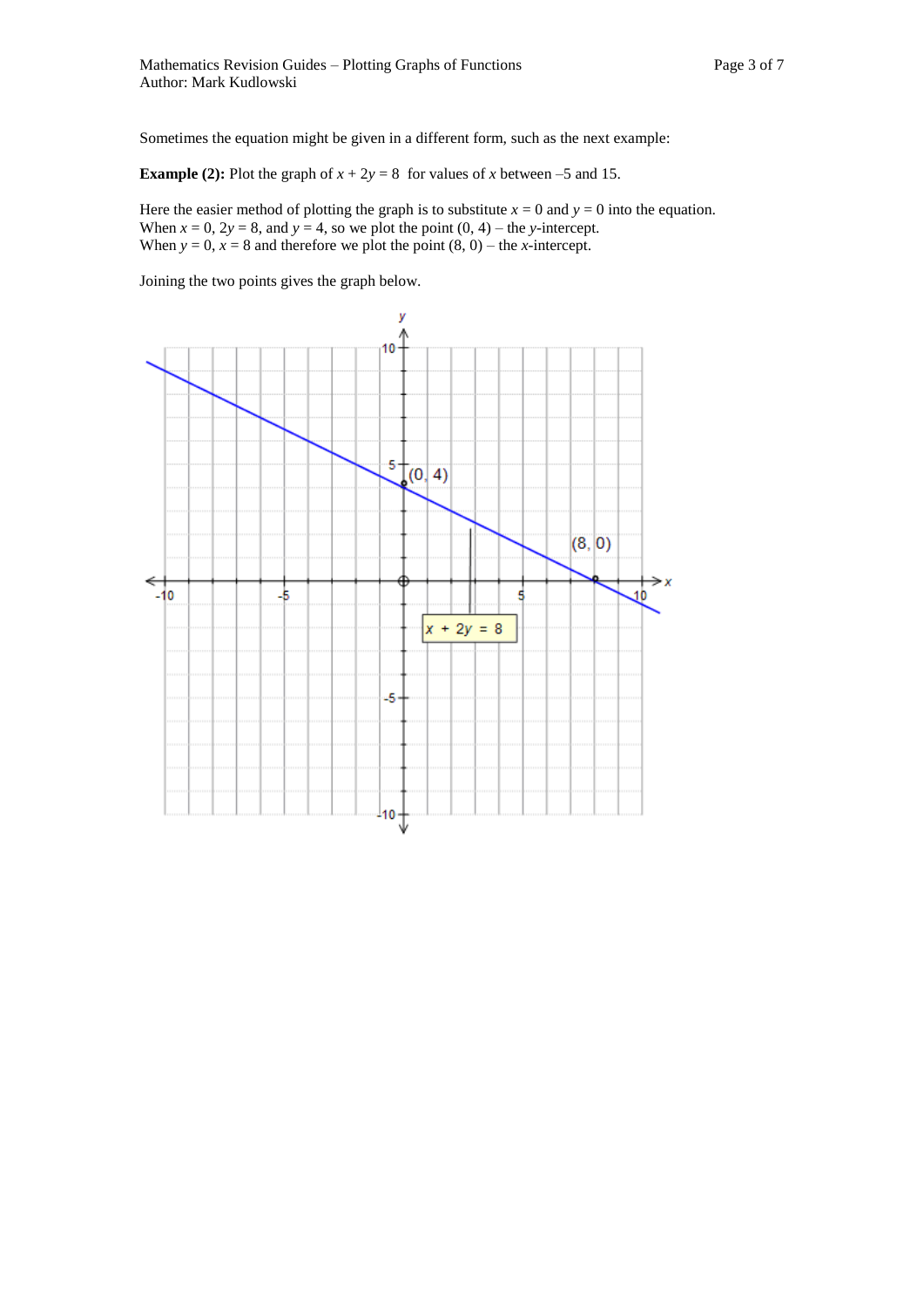#### **Non-linear functions.**

This group includes quadratics, reciprocals, cubics and trigonometric functions. To plot graphs of such functions, it is necessary to set up tables of values of *y* against *x* ,and then connect the points with a **smooth** curve.

| <b>Example (3).</b> Plot the graph of $y = x(x - 3)$ for x from -3 to 3, in steps of 1 unit. |  |  |  |
|----------------------------------------------------------------------------------------------|--|--|--|
|----------------------------------------------------------------------------------------------|--|--|--|

| $\sim$<br>∼                 |     | $-2$   |    |     |                |    | $\sim$ |        |    |
|-----------------------------|-----|--------|----|-----|----------------|----|--------|--------|----|
| $\mathbf{A}$<br>$\lambda$ - | - 1 | $\sim$ | -4 | . . | $\sim$<br>-    | -- |        | -      |    |
| $y = x(x -$<br>ູບ           | 18  | πv     | ູ  |     | $\blacksquare$ |    | v      | <br>πv | 18 |

This is a quadratic graph, and so will have a 'bucket' shape.

We therefore plot the points  $(-3, 18)$ , (-2, 10), (-1, 3), (0, 0), (1, -2) and so forth, finally drawing a smooth curve through them all.

Any computing errors will betray themselves by points being off the path of the expected curve.

Notice how the points (1, -2) and (2, -2) are still connected by a curve, and not a straight line segment !

A way of avoiding such an error would be to plot an extra point at (1.5, -2.25).

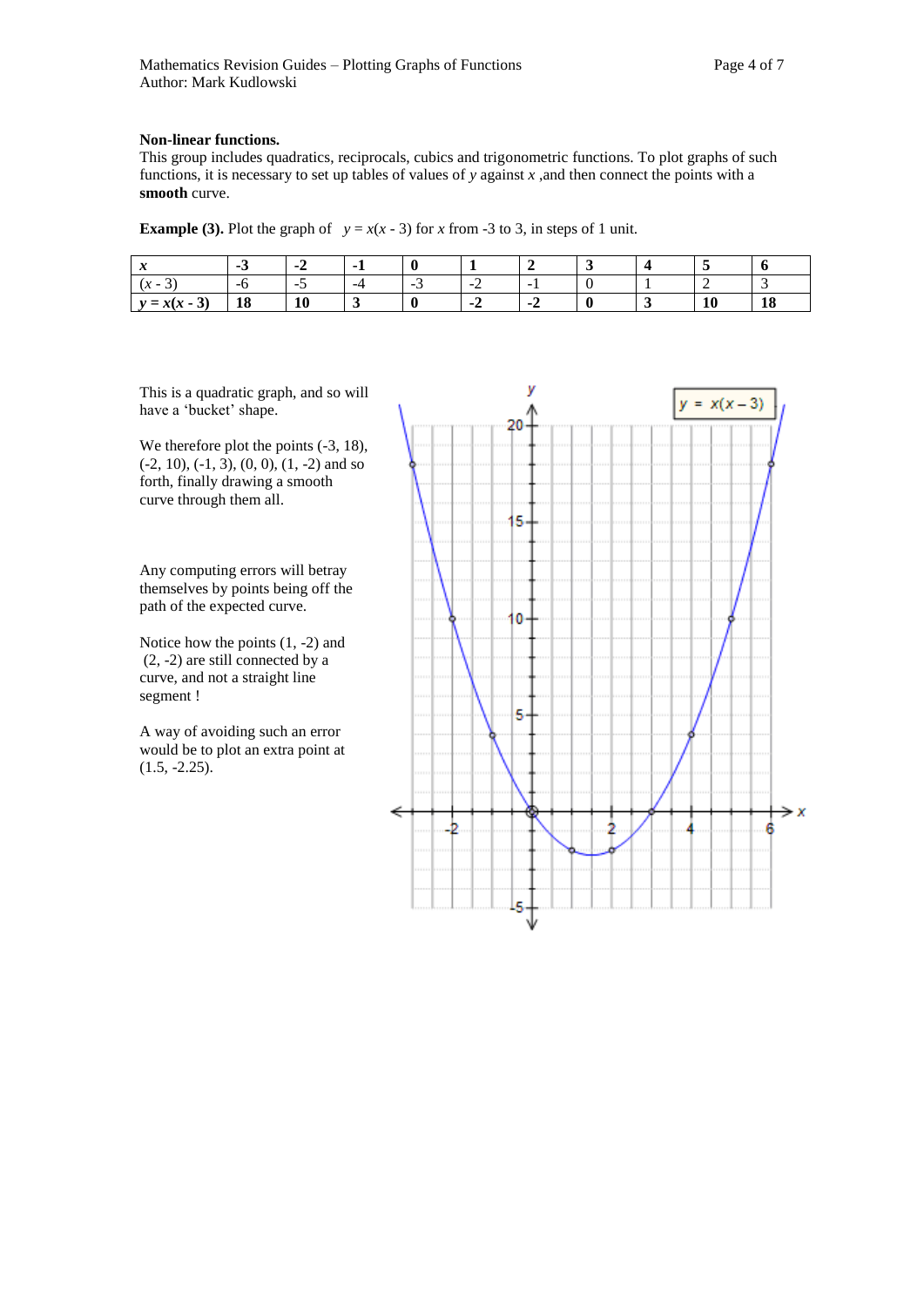Mathematics Revision Guides – Plotting Graphs of Functions Page 5 of 7 Author: Mark Kudlowski

Another horror would be an attempt to plot a curve through an obviously incorrect point.

Here, the point (2, -2) has been incorrectly plotted as (2, 2), giving a graph with more twists and bends than is should have.

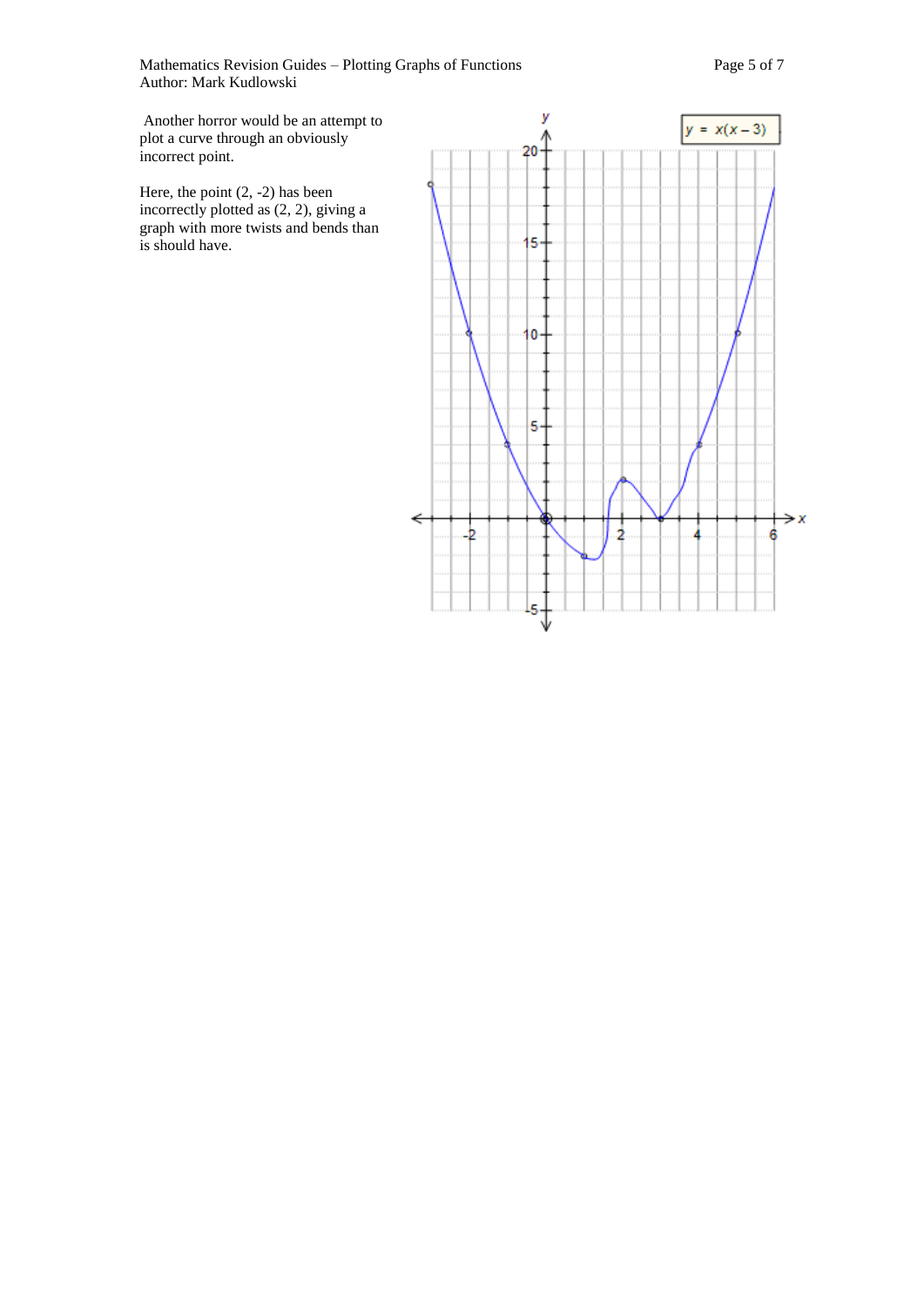**Example** (4). Plot the graph of  $y = x(x^2 - 4)$  for *x* from -2.5 to 2.5 in steps of 0.5, using a calculator.

Round your results to 1 decimal place.

| $\sim$<br>∼                                                       | $\sim$<br>ر…              | $\sim$ | - -<br>$\cdot$        | - 1 | --<br>ึับ | $\mathsf{v}\mathsf{v}$ |             | <b>1.J</b>    | - | ر . ب                                       |
|-------------------------------------------------------------------|---------------------------|--------|-----------------------|-----|-----------|------------------------|-------------|---------------|---|---------------------------------------------|
| $\mathbf{A}$<br><b>301.30</b><br>--<br>$- \lambda \lambda$<br>. . | $\sim$<br>$\cup$ . $\cup$ | ◡      | -<br>$\mathcal{L}$ .0 | ຼ   |           | $-1$<br>.              | $\sim$<br>້ | $\sim$<br>ں.∠ | ◡ | $\overline{\phantom{0}}$<br>$\cup$ . $\cup$ |

(Intermediate calculations not shown)



The resulting graph is a cubic, and has the characteristic 'double bend' shape.

Remember  $x(x^2 - 4) = x^2 - 4r$ .